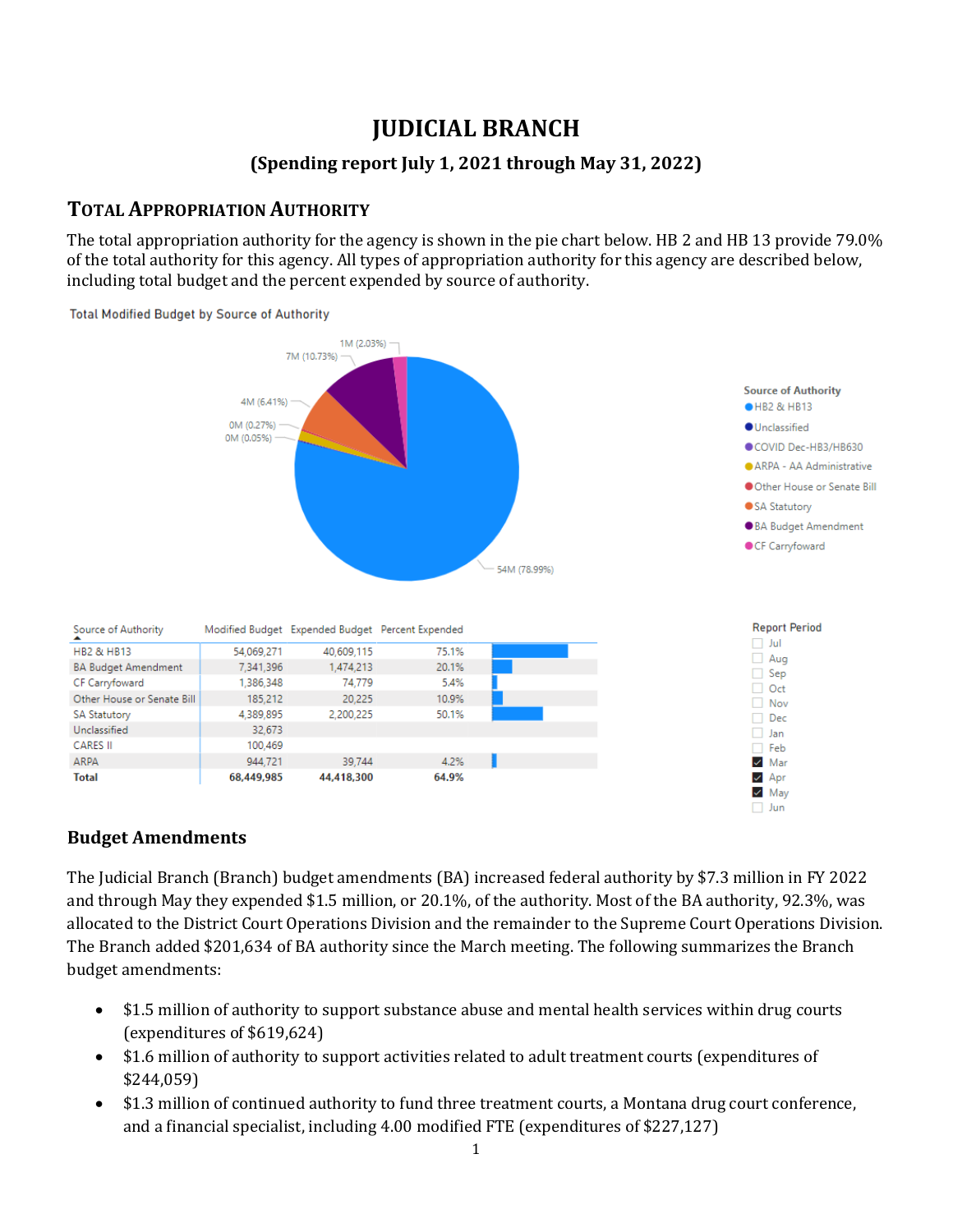- \$1.2 million of authority to support veteran's treatment courts including activities that will increase the number of participants and enhance services (expenditures of \$101,027)
- \$563,263 of authority to facilitate state court data collection and analysis, promote data sharing between state courts and child welfare agencies, and provide training within various disciplines related to children at risk, for which expenditures of \$105,169 support the requirements of HB 39 (2021 Legislature)
- \$487,032 of authority to support family drug treatment courts (expenditures of \$84,445)

## **Carryforward**

The Branch has \$1.4 million of carryforward authority in FY 2022, which is derived from 30.0% of the qualifying unexpended balance of FY 2020 and FY 2021 appropriations. The carryforward authority was increased by \$788,993 since the March report. The total authority is funded 83.5% with general fund. The Branch has expended \$74,779, or 5.4% of the FY 2020 authority through May.

## **Other Bills**

In FY 2022 the Judicial Branch has \$185,212 of capital project appropriation authority through the Long-Range Information Technology (IT) Program for the courtroom improvements project. The authority was provided in the 2007 Session (\$1,018 remaining) and was increased in the 2015 Session (\$184,193 remaining). The Branch expended \$20,225 of the authority through May, primarily on IT improvements in new courtrooms in Yellowstone County.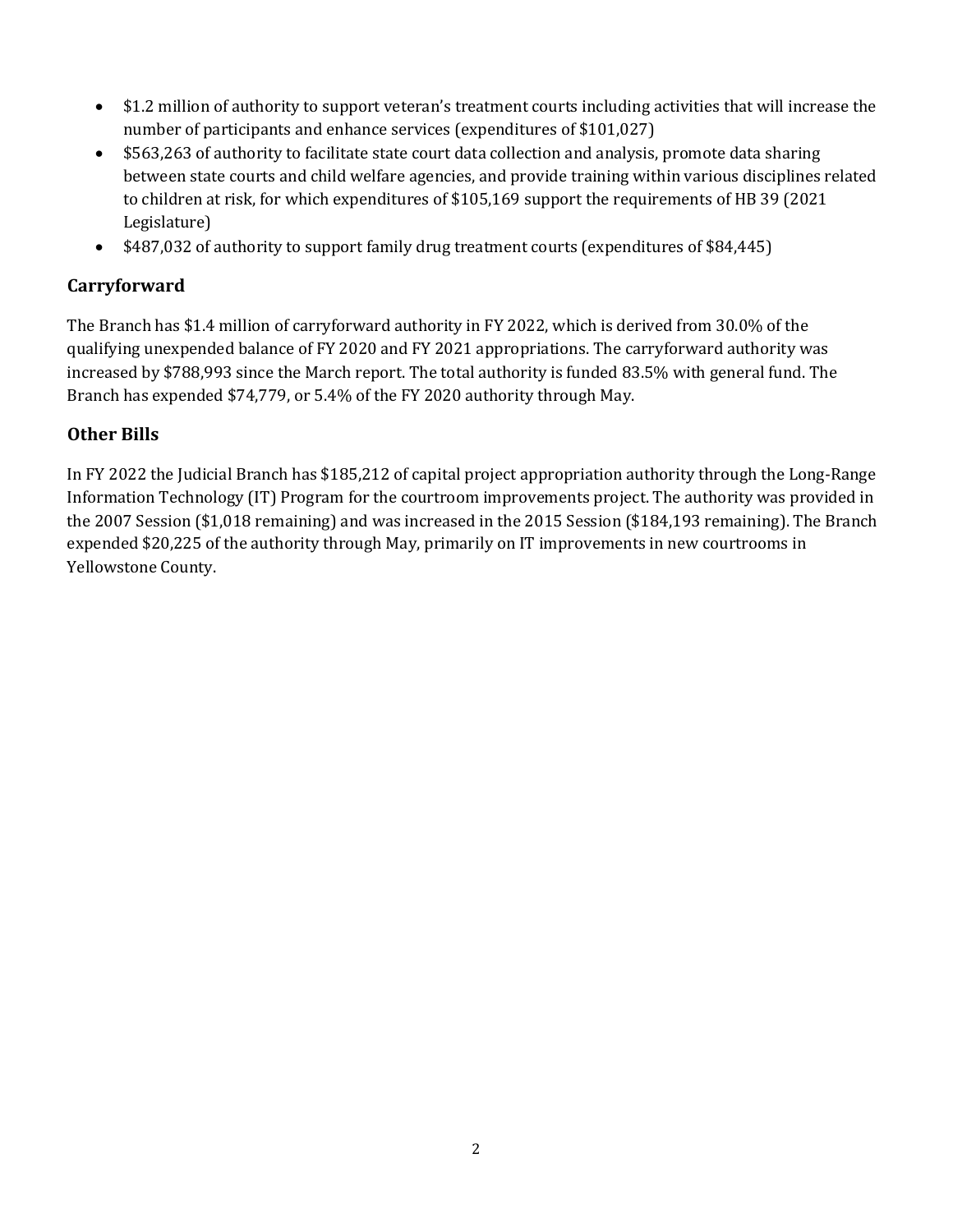#### *COVID-19 Authority*

The following chart is provided to allow the legislature to examine the funding that is available to the agency for COVID-19 impacts.



COVID Established Budget, COVID Continuing Budget, and COVID Expenditures by Fiscal Year

The Branch has a total of \$1.0 million in COVID-19 authority in FY 2022. From the total authority, \$100,469 was continued from the 2021 biennium CARES I funding and \$944,721 was provided in HB 632 (ARPA) by the 2021 Legislature. Through May, the Branch had not expended any of the remaining CARES I authority and had expended \$39,744 of the ARPA authority.

From the total COVID expenditures, the Branch expended 87.2% on personal services and the remaining on operating expenses. The funding will provide a three-year pilot project, Simplify Family Law Resolution, to implement remote mediation services and streamline family law cases. The funding is expected to help clear the backlog in family law cases in district courts where criminal cases were prioritized during the pandemic. The funding will be used to establish the program, monitor the implementation, and pay mediators in family law cases involving pro se litigants.

#### **Statutory Appropriations**

The statutory appropriation (SA) from the youth court intervention and prevention account is established and statutorily appropriated in 41-5-2011, MCA. The account receives:

- Unexpended funds from the judicial districts' annual allocations of juvenile placement funds (for more information, HB 2 Appropriation Authority section of this report)
- Unexpended funds from the cost containment pool created from juvenile placement funds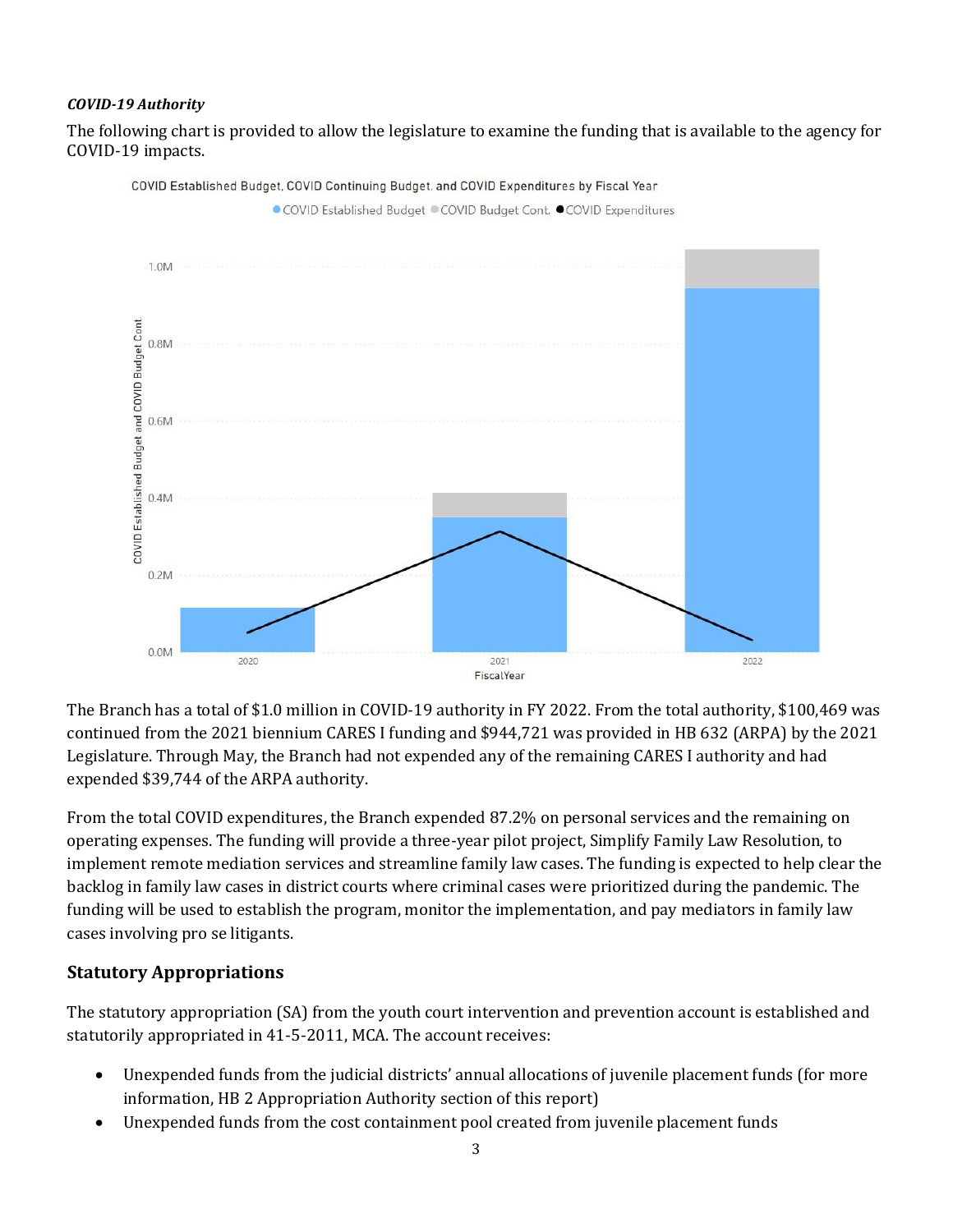By statute, the account may be used to:

- Establish or expand community prevention and intervention programs and services for the youth
- Provide alternative funding methods for out-of-home placements
- Provide matching funds for federal money for intervention and prevention programs that provide services to the youth

After funding is transferred to the SA account in the Branch, it is used by the District Courts in 22 judicial districts for the following two years. Each district receives an allocation equal to the amount of unexpended placement funds from the prior year allocation to each district. The allocation to each district is based on a formula, which includes factors such as the number of youth in a district and the number of offenses. In FY 2022, the total statutory appropriation authority is \$4.4 million. Through May, the Branch expended \$2.2 million, or 50.1% of the total authority. Any funding remaining after two years will be transferred to the general fund.

## **Unclassified**

Per 39-71-403(1)(b)(iv), MCA, when workers' compensation premiums are lower than the previous year, state agencies shall reduce personal services appropriations by the amount of the premium reduction. To track the changes in appropriation authority, total appropriations are not reduced, instead the Governor's Office of Budget and Program Planning (OBPP) requires state agencies to:

- Reduce HB 2, statutory, and proprietary appropriations
- Create a separate offsetting entry on the financial statements in the same amount using an identifying number for workers' compensation entries (shown in the Total Authority figure above as "Unclassified")

The offsetting entries are identified as "frozen" appropriations, which means the appropriations will not be spent unless authorized by OBPP. The Branch HB 2 personal services budget was reduced by \$32,673 and has an offsetting unclassified appropriation of a like amount.

## **Non-Budgeted Proprietary Funding**

Not included in the figure above, the Judiciary has \$254,897 in off-budget proprietary authority within the Law Library Program. The authority supports online search functions in the Lexis system. Through May, the program expended \$219,141, or 86.0%, of the authority.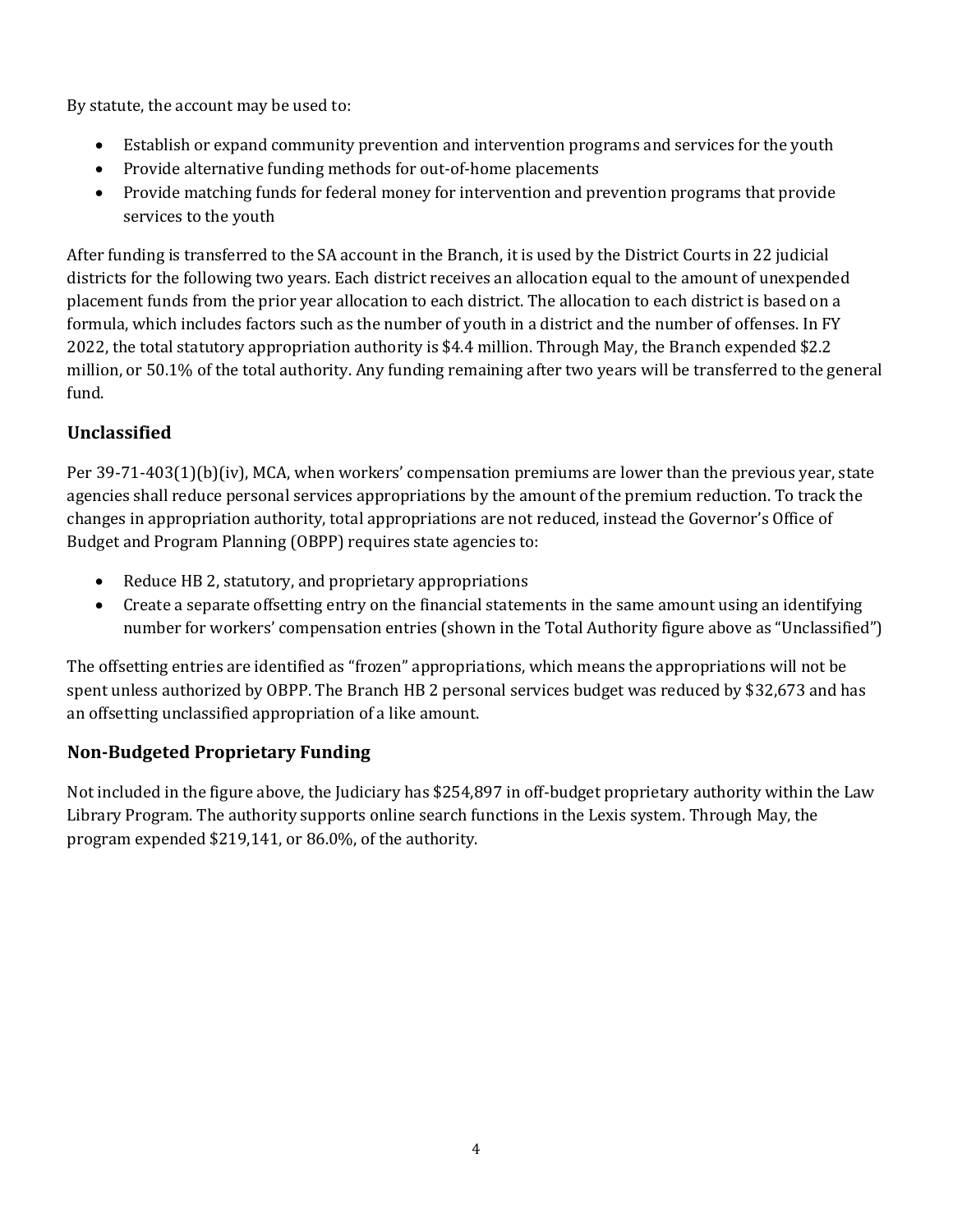## **HB 2 BUDGET MODIFICATIONS**

The following chart shows the HB 2 budget as passed by the legislature, including the pay plan, and the HB 2 modified budget through May 31, 2022. Net modifications to the budget include operating plan changes from one expenditure account to another, program transfers, reorganizations, and agency transfers of authority. The positive modifications and negative modifications are shown by program, expenditure account, and fund type.

Legislative Budget Compared to Modified Budget - HB 2 Only

| Agency Name               | March Modified<br>Budget | June Modified<br>Budget | Net Modifications |  |
|---------------------------|--------------------------|-------------------------|-------------------|--|
| $\Box$ Judiciary          | 54,101,944               | 54,069,271              | $-32,673$         |  |
| <b>CLERK OF COURT</b>     | 570,421                  | 570,021                 | $-400$            |  |
| DISTRICT COURT OPERATIONS | 29,978,417               | 29,955,877              | $-22.540$         |  |
| <b>LAW LIBRARY</b>        | 876,038                  | 875,766                 | $-272$            |  |
| SUPREME COURT OPERATIONS  | 20,293,381               | 20,285,653              | $-7,728$          |  |
| <b>WATER COURT</b>        | 2,383,687                | 2,381,954               | $-1.733$          |  |
| Total                     | 54,101,944               | 54,069,271              | $-32,673$         |  |

| Acct & LvI 1 DESC                     | March Modified<br>Budget | June Modified<br>Budget | Net Modifications |  |
|---------------------------------------|--------------------------|-------------------------|-------------------|--|
| ⊞ 61000 Personal Services             | 38,009,698               | 37,977,025              | $-32.673$         |  |
| □ 62000 Operating Expenses            | 9,190,154                | 9,190,154               |                   |  |
| □ 63000 Equipment & Intangible Assets | 183.116                  | 183,116                 |                   |  |
| $\boxplus$ 66000 Grants               | 690,000                  | 690,000                 |                   |  |
| <b>El 67000 Benefits &amp; Claims</b> | 6.013.625                | 6,013,625               |                   |  |
| □ 69000 Debt Service                  | 15.351                   | 15,351                  |                   |  |

| Fund Type                 | March Modified<br><b>Budget</b> | June Modified<br>Budget | <b>Net Modifications</b> |  |
|---------------------------|---------------------------------|-------------------------|--------------------------|--|
| □ 01 General              | 50,969,027                      | 50.937.485              | $-31.542$                |  |
| □ 02 State/Other Spec Rev | 3,030,966                       | 3,029,857               | $-1,109$                 |  |
| □ 03 Fed/Other Spec Rev   | 101.951                         | 101.929                 | $-22$                    |  |

The figure above highlights modifications to the HB 2 budget that occurred between March 2022 and May 2022. These modifications are then added to the modified budget presented at the March Interim Budget Committee (IBC) meeting.

Between March and May, the Branch modified their budget with \$32,673 of reductions to the workers' compensation insurance. Small adjustments were made to the personal services budget in each of the Branch divisions. Of the total reductions, 96.5% are funded by general fund.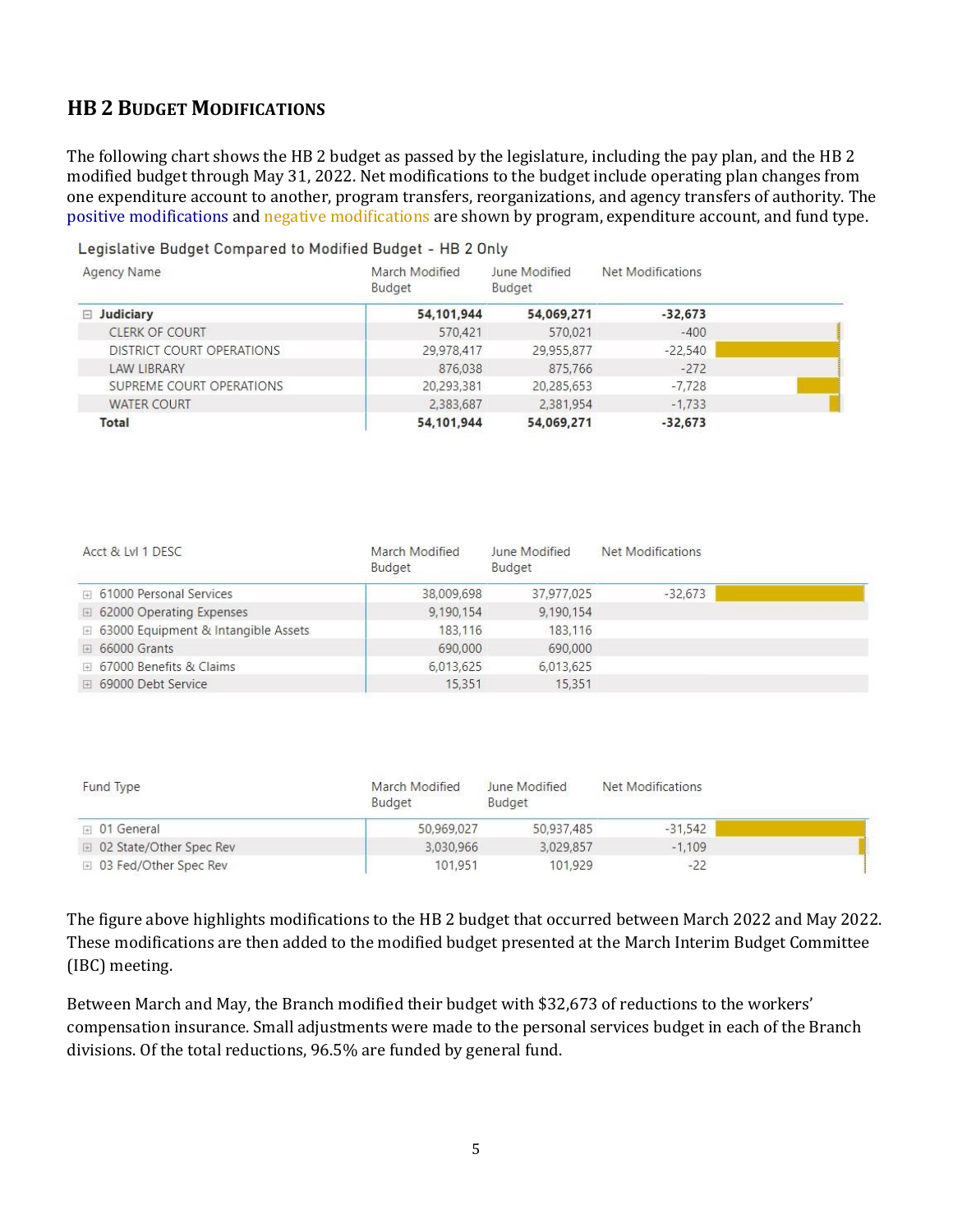## **HB 2 APPROPRIATION AUTHORITY**

The following chart shows the appropriated budget for the agency compared to expenditures through May 31, 2022.



#### Expended Budget and Remaining Budget by Fund Type - HB 2 Only

| Program Name                            |            | Modified Budget Expended Budget Percent Expended |       |
|-----------------------------------------|------------|--------------------------------------------------|-------|
| E CLERK OF COURT                        | 570.021    | 471.333                                          | 82.7% |
| <b>DISTRICT COURT OPERATIONS</b><br>$+$ | 29,955,877 | 24,951,073                                       | 83.3% |
| LAW LIBRARY                             | 875,766    | 707,856                                          | 80.8% |
| $\boxplus$ SUPREME COURT OPERATIONS     | 20.285.653 | 12.493.292                                       | 61.6% |
| <b>WATER COURT</b><br>$+$               | 2.381.954  | 1.985.561                                        | 83.4% |
| Total                                   | 54,069,271 | 40,609,115                                       | 75.1% |

Through May, the Branch expended \$40.6 million, or 75.1%, of the modified HB 2 budget. The figure at the top of this page explains the HB 2 funding. In FY 2022, the Branch budget is funded with 94.2% general fund and total expenditures through May were 90.3% general fund.

Total HB 2 spending, at 75.1% of the modified budget, is slightly lower than the average of the previous five years (76.8%) and is approximately \$521,000, or 1.27%, lower than the same period in FY 2021. The change from the historic average is explained by lower spending in Benefits and Claims (17.9%) when compared to the previous five years (32.7%). In nominal terms, personal service costs are \$982,000 below the same period in FY 2021 and can be explained by the retirement system "holidays" provided in SB 175 and HB 2 as approved by the 2021 Legislature. For more information on personal services in the Branch see the Personal Services section of this report.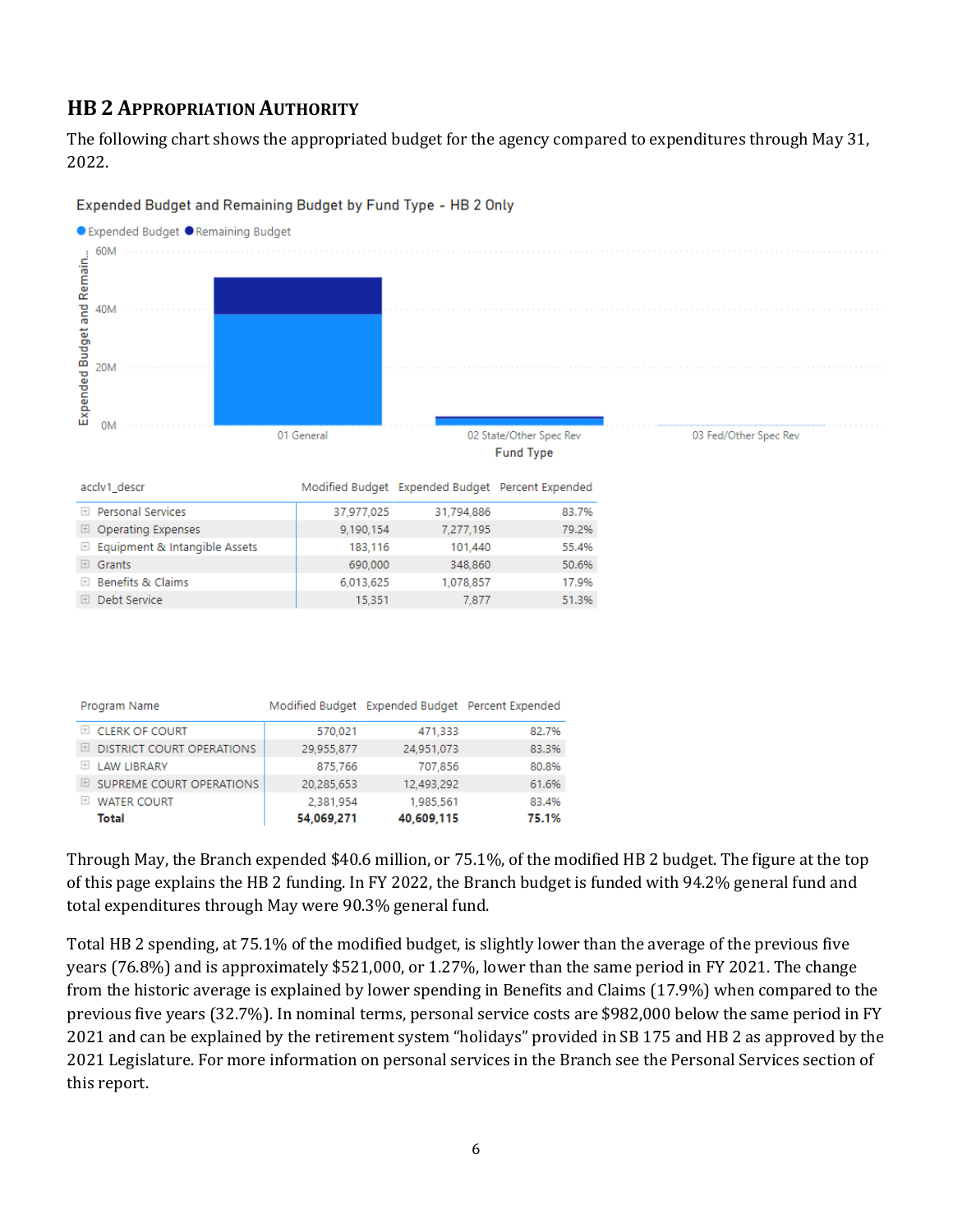The Supreme Court Operations Division expended 61.6% of the division's appropriation. In the division budget, the Juvenile Delinquency Intervention Administration is allocated \$4.8 million of appropriation authority. Through May, the division has expended \$589,952, or 12.1%, of that allocation, accounting for low level of spending in the division. The low level of spending in the division is not unusual, as the agency traditionally plans to statutorily appropriate the balance. Additionally, this allocation includes \$4.6 million categorized as benefits and claims, which makes up 76.9% of agency benefits and claims. To date, the Branch has expended \$442,219, or 9.6%, of the allocation leaving a current balance of \$4.2 million. At the end of the fiscal year, the remaining balance will be transferred to the Juvenile Delinquency Intervention Program statutory appropriation.

Some specific details of FY 2022 Judicial Branch HB 2 budget include:

- Pretrial Program (OTO) The FY 2022 budget for this program is \$829,253 of general fund authority in Supreme Court Operations Division
	- $\circ$  This budget item is a continuation of the program that assists the criminal justice system with handling persons arrested and held in jails in five pilot counties (Butte-Silver Bow, Lake, Lewis & Clark, Missoula, and Yellowstone)
	- o In FY 2022, the Branch has expended \$515,501, or 62.2%, of the authority
- In the 2019 version of HB 654, the Branch received an annual base appropriation of \$250,000 to expand the capacity and quality of existing treatment courts and extend treatment courts to areas of the state that are unserved
	- $\circ$  The appropriation is funded through a fee of \$500 assessed on persons or entities engaged in the initial sales of opioids, not including retail pharmacies, and is intended to support the appropriation
	- o Through May, spending from this appropriation was \$69,348, or 27.7% of the appropriation
	- $\circ$  The appropriation addresses the previously unmet needs of the \$1.9 million drug treatment court component of the base (with spending of \$1.4 million)

#### **Personal Services**

The following chart shows the filled and vacant FTE within the agency as of May 1, 2022.



In FY 2022, the Branch is budgeted for 463.19 FTE, an increase of 8.50 FTE over the budgeted FTE in FY 2021. The total number of budgeted FTE includes 51 judges, which are not included in the figure above. According to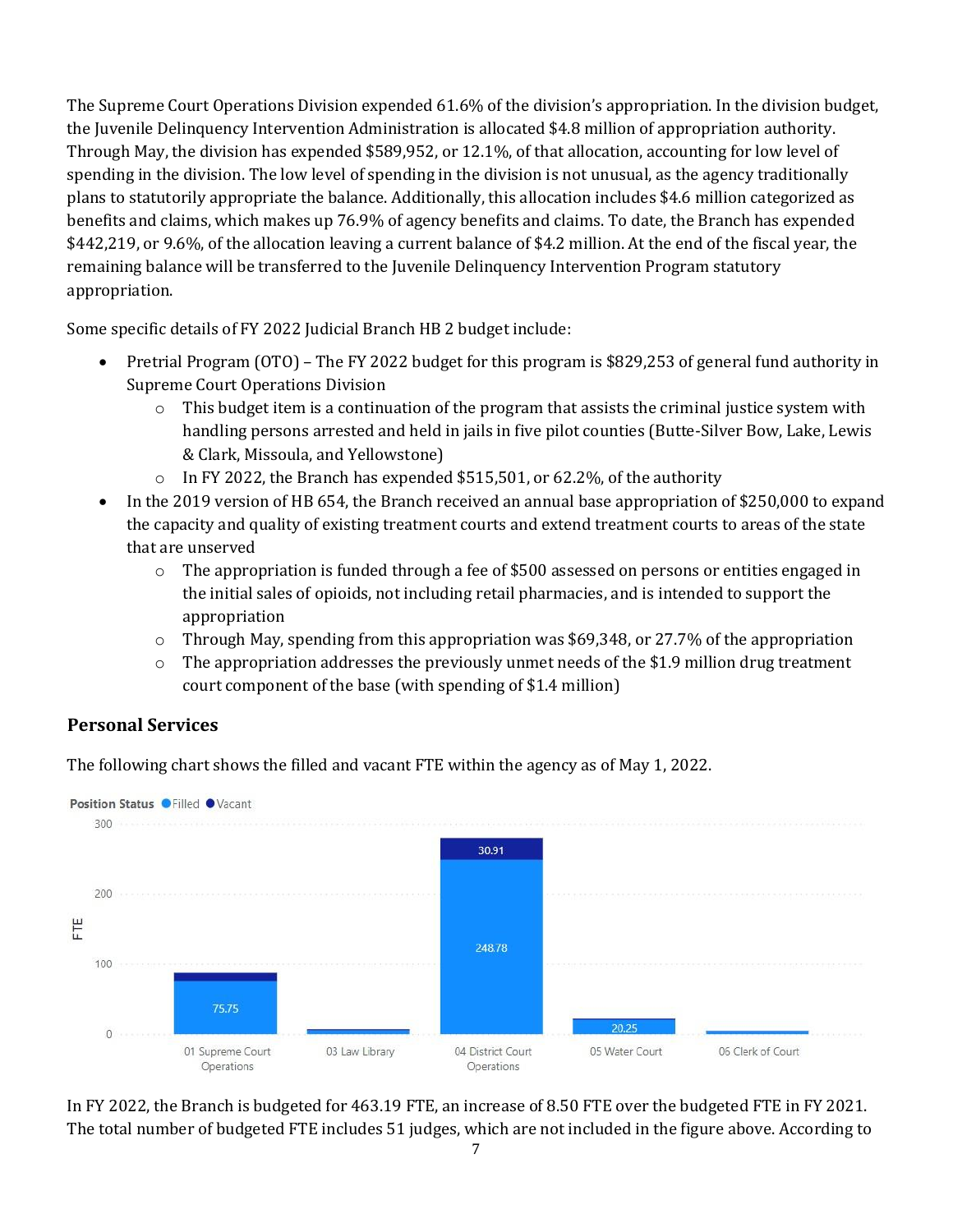data provided by the State Human Resources Division, the Judicial Branch had 47.16 vacant FTE or 10.2% of the budgeted FTE.

As shown in the figure above, the District Court Operations Division has the highest number of vacancies at 30.91 FTE, which is almost two-thirds of the total vacant FTE in the Branch. The District Court Operations Division has 12.00 vacant deputy juvenile probation officer I and II positions, which makes up 38.8% of the vacancies in the division.

According to the Branch, significant recruitment and retention issues continue throughout the state and in all occupational groups. In particular, the Branch is struggling to recruit court reporters, juvenile probation officers, and key central office staff in fiscal and information technology.

## **Next Steps for Personal Services Reporting**

As mentioned in the March report, the LFD will begin the process of a more comprehensive look at personal services this summer. The LFD will compare two executive "snapshots" -- July 2020 and July 2022. The analysis will identify adjustments adopted by the legislature in 2021 and modifications made by the agencies, within the confines of budget law.

The September Quarterly Financial Report will provide the complete comparison from July 2020 to July 2022. Ultimately, the analysis will result in a description of all the components that will be part of the executive's decision package one (DP 1) 2025 biennium budget request. This work will prepare legislators for budget deliberations in the 2023 session. For a review of how DP 1 works and snapshot components, please read this [short brochure](https://montana.maps.arcgis.com/apps/Cascade/index.html?appid=23095fcf15754f4fb38b63c58a884b97) from 2019.

## **OTHER ISSUES**

## **Information Technology Project Expenditures**